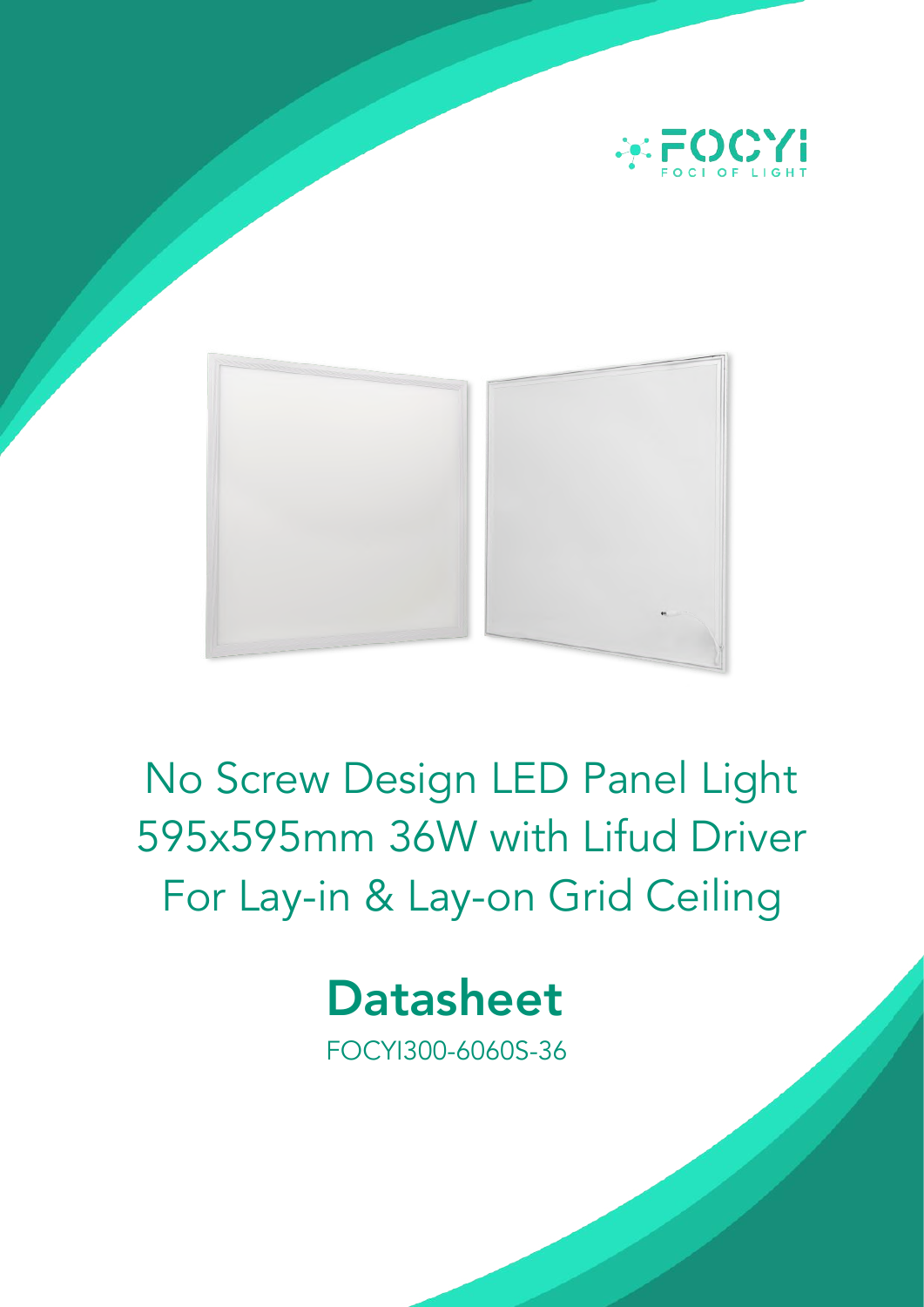# **•** Product Specifications

- No Screw Design with ultra thin profile
- PMMA light guide palate to avoid yellowing problem
- 100+ lm/W, 80+ CRI
- Lifud high efficiency LED driver, flicker free available
- High efficiency LM80 SMD LEDs
- ElecCoat technology provides white appearance, with super heat dissipation performance
- NanoGap technology ensures the high lumen efficiency and protection of the LEDs
- Dimmable: DALI / 0-10V / TRIAC optional
- 5 years warranty

# **• Exploded View**







**• Dimensions**



| Item #                       | Dimension |       |     |
|------------------------------|-----------|-------|-----|
| <b>FOCYI300-</b><br>6060S-36 |           | н     | C   |
|                              | 595mm     | 595mm | 8mm |

**• Back View**

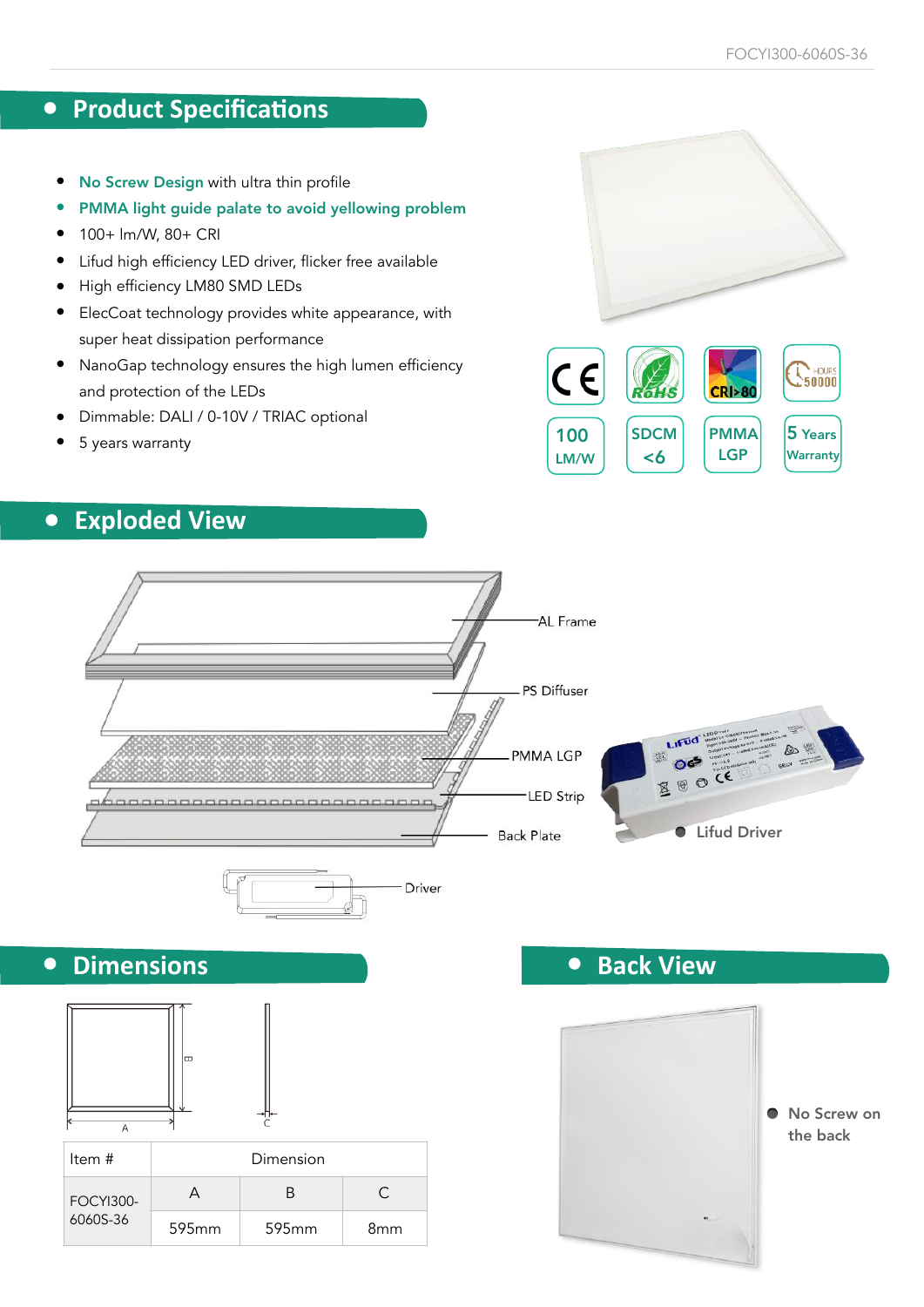# **• Product**

| <b>Panel Light</b>      |                                     |              |                 |  |  |
|-------------------------|-------------------------------------|--------------|-----------------|--|--|
| Model                   | FOCYI300-6060S-36                   |              |                 |  |  |
| Dimension               | 595*595*8mm                         |              |                 |  |  |
| <b>Rated Power</b>      | 36W±5%                              |              |                 |  |  |
| Input Current           | 0.85A constant current              |              |                 |  |  |
| <b>Working Voltage</b>  | DC32-42V                            |              |                 |  |  |
| CRI / SDCM              | Ra>80 / SDCM<6                      |              |                 |  |  |
| <b>CCT</b>              | 6000K / 4000K / 3000K               |              |                 |  |  |
| Luminous Flux           | 3600-3800LM @ 6000K, 4000K          |              |                 |  |  |
|                         | 3400-3600LM @ 3000K                 |              |                 |  |  |
| Luminous Efficiency     | 100LM±5%                            |              |                 |  |  |
| LM80 Lumen Maintenance  | >94.7% @ 6,000hrs                   |              |                 |  |  |
| <b>UGR</b>              | $<$ 22                              |              |                 |  |  |
| <b>LED Specs</b>        | Epistar LED SMD4014                 |              |                 |  |  |
| LED Oty                 | 228pcs                              |              |                 |  |  |
| <b>LED Placed</b>       | 2 sides edge lighting               |              |                 |  |  |
| Certificate             | CE, RoHS                            |              |                 |  |  |
| Material                | Aluminum frame& back cover: 6063-T5 |              | Recessed        |  |  |
|                         | Light Guide Plate: PMMA             | Installation | Suspended       |  |  |
|                         | Diffusion Plate: PS                 |              | Surface mounted |  |  |
| <b>Lifud LED Driver</b> |                                     |              |                 |  |  |

#### **Lifud** LED Driver

| Model                                       | LF-GIF040Y                                                                             |  |  |  |
|---------------------------------------------|----------------------------------------------------------------------------------------|--|--|--|
| Input Voltage                               | AC 220-240V                                                                            |  |  |  |
| Output Current                              | 0.85A constant current                                                                 |  |  |  |
| Out Voltage                                 | DC32-42V                                                                               |  |  |  |
| Power Factor                                | >0.9                                                                                   |  |  |  |
| <b>Driver Efficiency</b>                    | $>90\%$                                                                                |  |  |  |
| IP Rating                                   | <b>IP40</b>                                                                            |  |  |  |
| <b>Package</b>                              |                                                                                        |  |  |  |
| Panel Light with Driver                     | 8pcs/Carton/16.5KG (without inner box), or 6pcs/Carton/13.5KG (with inner box)         |  |  |  |
| <b>ACCESSORIES (Purchase</b><br>Separately) | Steel Wires: Wires for suspended installation or as security for recessed installation |  |  |  |
|                                             | Surface Mounted Frames or Brackets                                                     |  |  |  |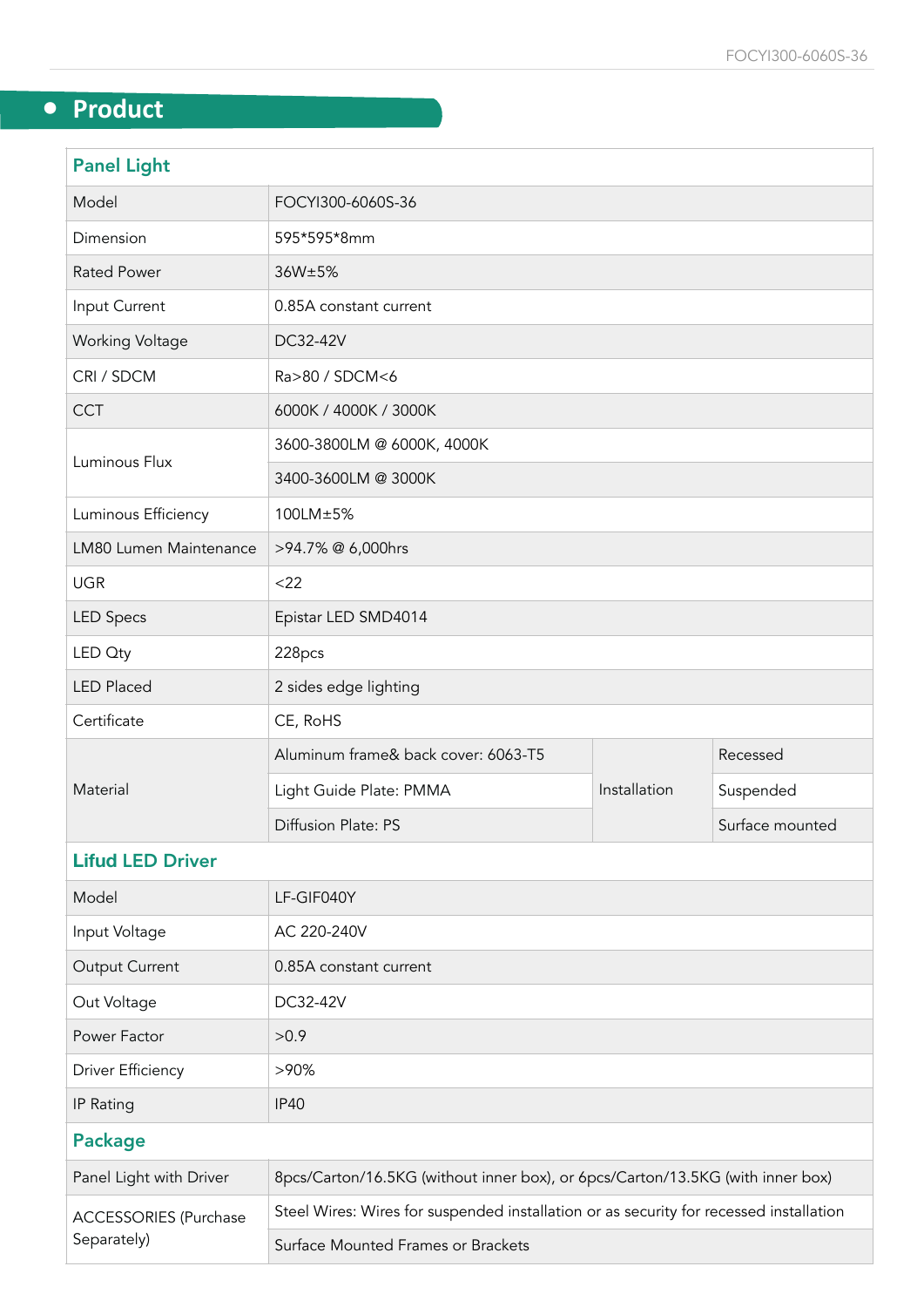# **•** Spectral Distribution









# **• Photometric Diagram**





#### 5700K

#### **Polar intensity diagram Cartesian intensity diagram**







mit

 $20.4$ 

os<br>st<br>Height<br>Note: 0.8985.32299 50.67% Angle: 114.16deg Earry,  $\frac{1}{2}$ 

#### Planer III



 $-$  CG180

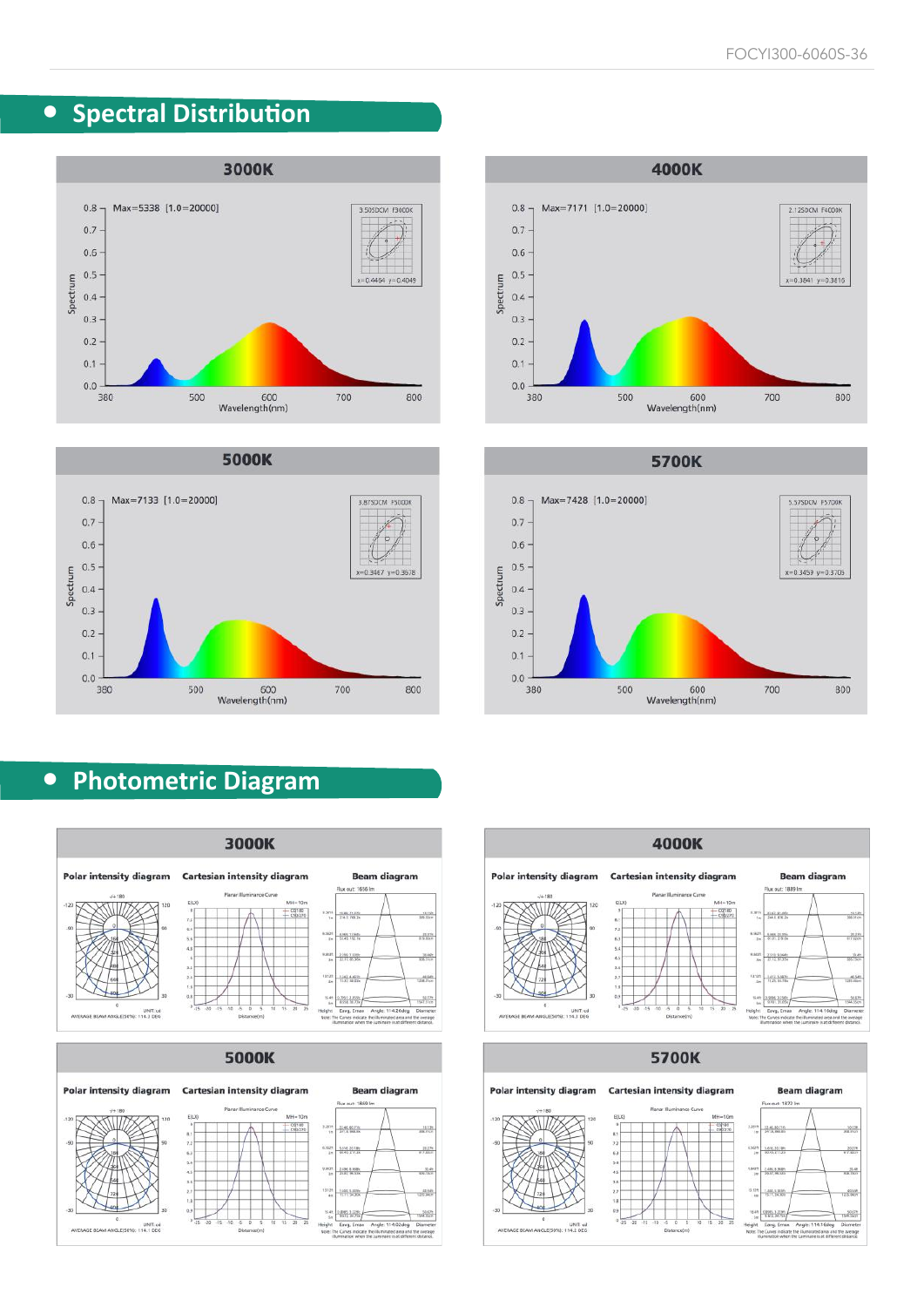# **• Polar Diagram Comparison**







**Front View**

AVERAGE BEAM ANGLE (50%): 114.2DEG

#### **•** Driver Lifetime & LED Light Decay Rate



#### **• Temperature**

- The testing is operated at 25°C
- The lifetime of capacitor, minimum of 5,000 hours if operated at 105°C, will be doubled whenever the temperature drops 10°C
- The highest withstand temperature of IC, MOS could be 120°C
- The highest withstand temperature of LED is 120°C

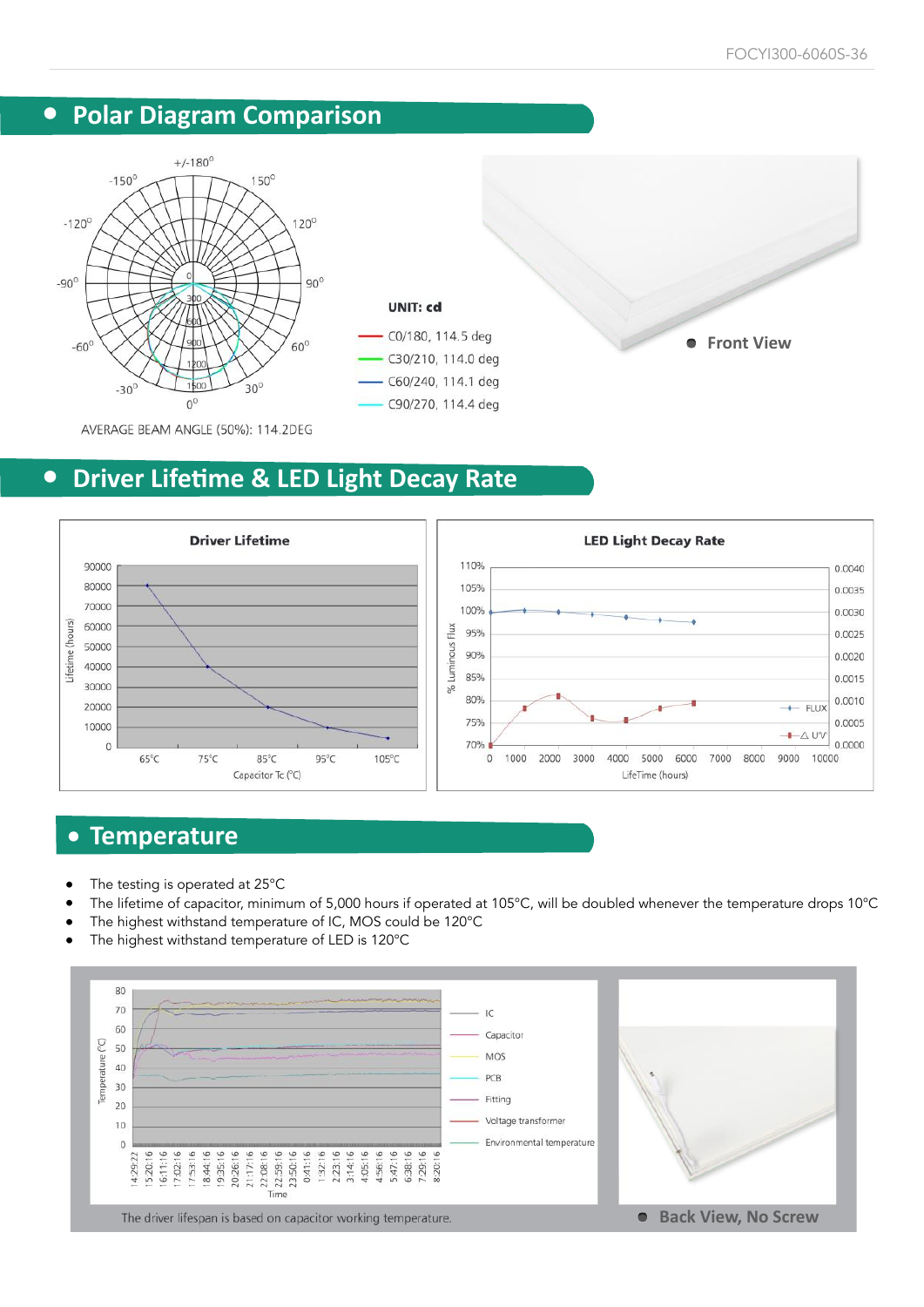# **•** Installation Method

#### • Recessed for Grid Ceiling





1. Remove ceiling plaster and 2. Cghnect power supply and in supply in right place 4. Stabilize panel light





#### • Suspended



1. A.Fix the anchor into target place on the ceiling B.Fix the installation mount on the ceiling with plastic anchor



2. Hang the panel to ceiling 2. Hang the panel to celling<br>with suspended installation kits 3. Adjust the length of steel

led



wire. Connect the power

#### • Recessed in Cut Out Hole with Spring Clips



F 2. Fix spring clips on back of panel light, then

1. Cut a suitable hole in ceiling

• Surface Mounted

1. Open the package to get panel light, power supply and accessories. 2. Assemble the surface mounted frame with 3

- edges fixed well, then fasten to the ceiling. Insert the panel light into the surface
- mounted frame, with power supply 's DC/AC cable connected, and then assemble the last edge of surface mounted frame.
- 4. Usage by electrical turn on.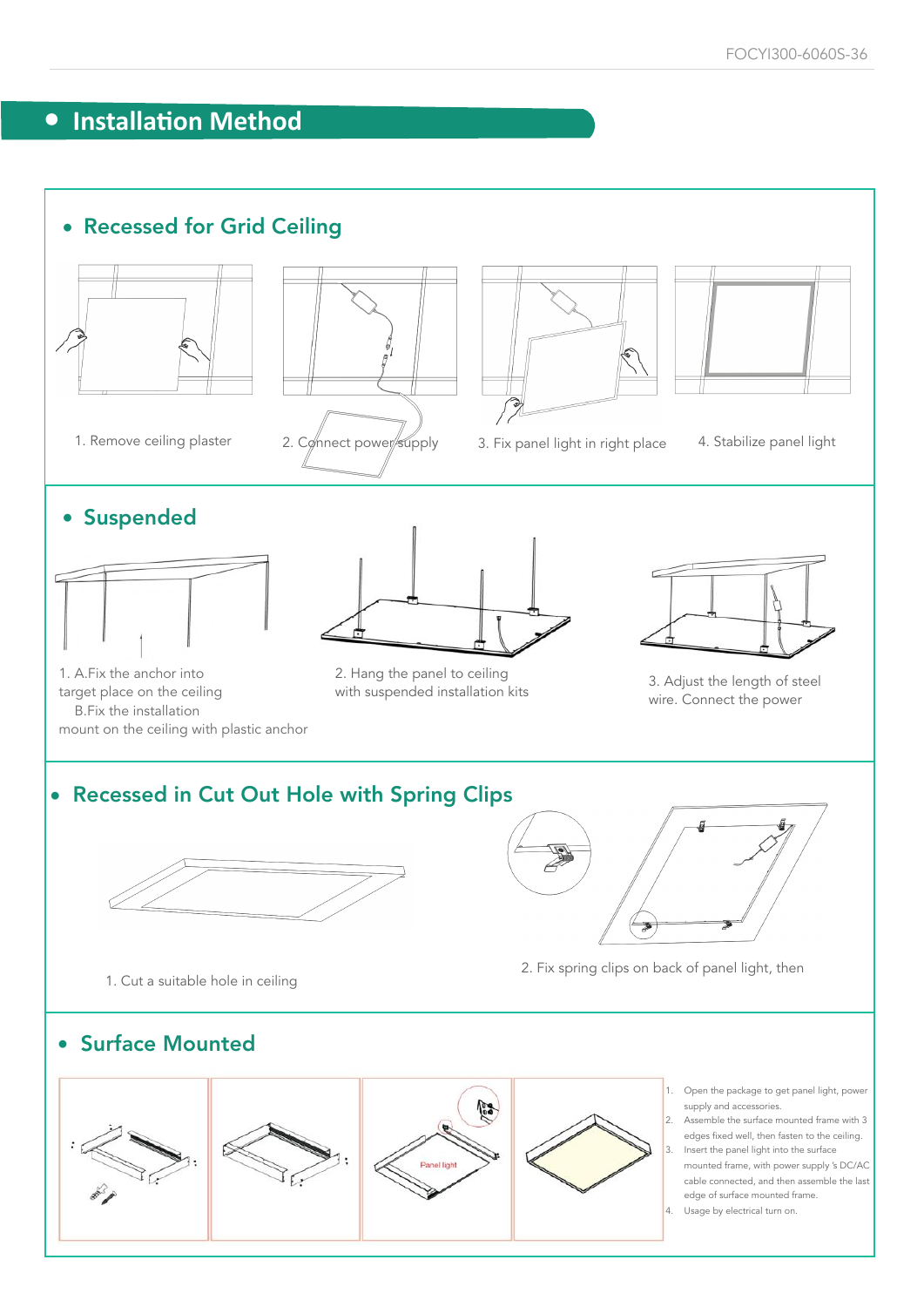



Switch off the power before connection and wiring the device. Installation and power connection should be carried out by qualified personnel only.

#### **• Accessories**

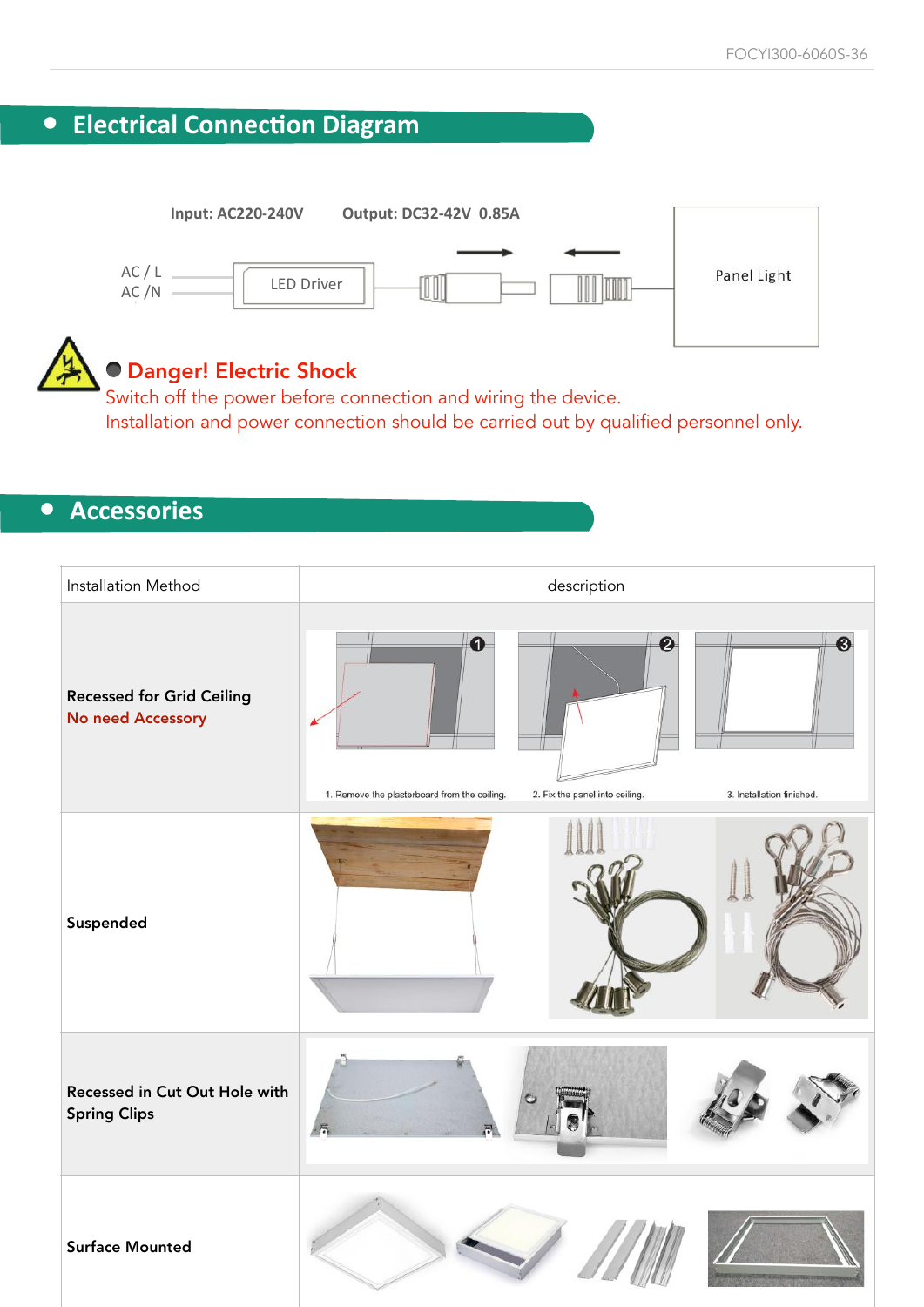# **• Cost-Saving Packaging**



| Panel Light 595x595mm | $Q$ ty/ $CTN$                    | Carton Dimension | Gross Weight |
|-----------------------|----------------------------------|------------------|--------------|
| Project Order         | 8pcs (without inner box)         | $68*68*18cm$     | 16.5KG       |
| Retail Order          | 6pcs (with individual inner box) | 68*68*18cm       | 13.5KG       |

#### **•** Notice

- 1. Avoiding using in high risk filed such as strong thunder and lighting, high-intensity magnetic and high ripple input voltage.
- 2. Ensure proper installation with cable connection in correct way, before electrical turn on, to avoid short circuit or even causing fire.
- 3. Ensure safe working temperature with installation under a good cooling circumstance.
- 4. Make sure the local input voltage is suitable for this product.
- 5. Do not attempt to repair by yourself, to avoid product damaged or warranty become invalid.